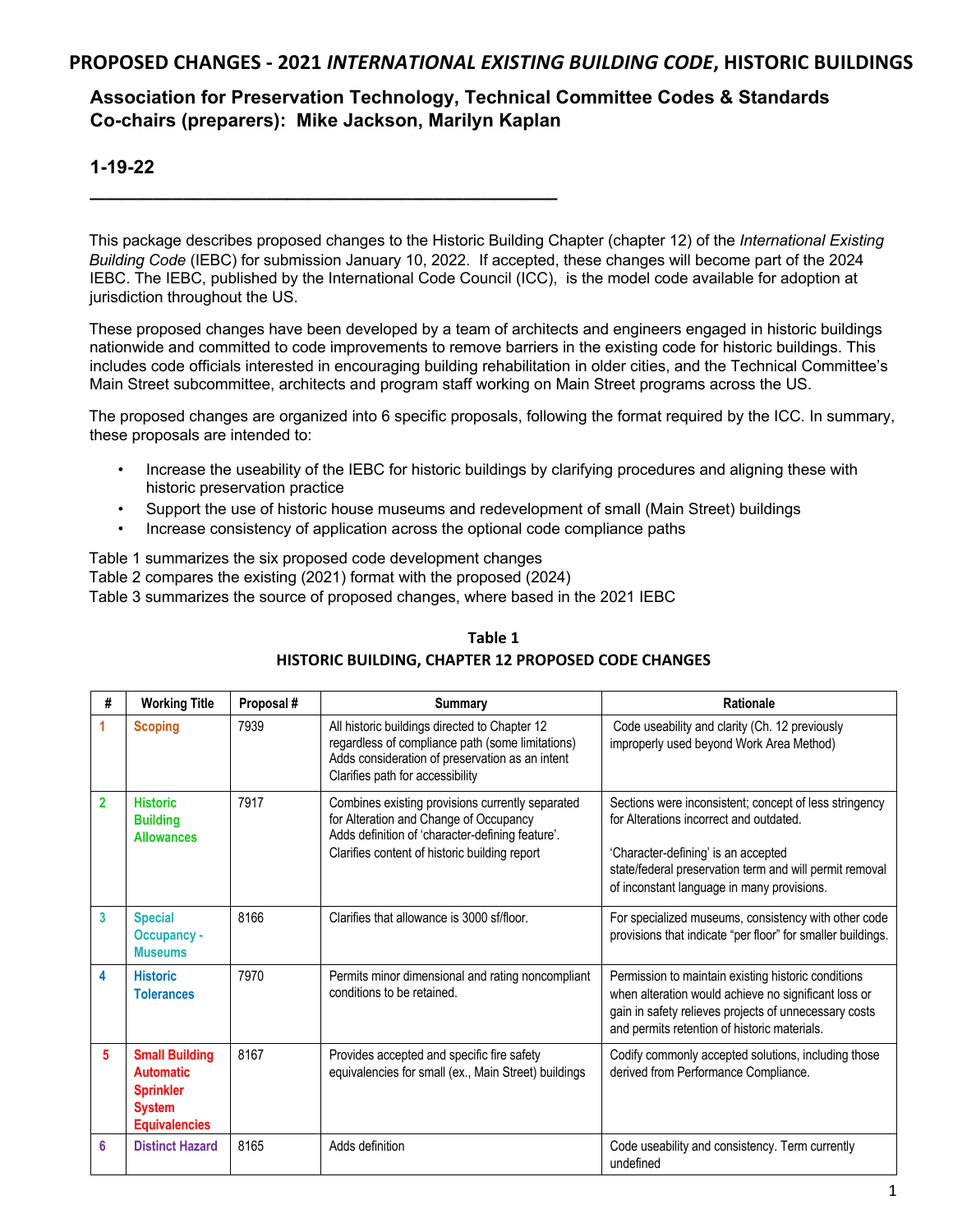## **Table 2 PROPOSED (2024) AND EXISTING (2021) FORMAT**

Notes:

- 1. Numbering refers to individual proposed code changes (and not to numbering should all 6 proposals be accepted). Numbering in this table and throughout subject to change.
- 2. Items in black indicate no change.
- 3. Key:

| w.                |                   |  |  |
|-------------------|-------------------|--|--|
| <b>Proposal 1</b> | <b>Proposal 4</b> |  |  |
| <b>Proposal 2</b> | <b>Proposal 5</b> |  |  |
| <b>Proposal 3</b> | <b>Proposal 6</b> |  |  |
|                   |                   |  |  |

| PROPOSED 2024 IEBC, Ch 12                       | EXISTING 2021 IEBC, Ch 12                       |  |  |
|-------------------------------------------------|-------------------------------------------------|--|--|
| <b>DEFINITIONS</b>                              |                                                 |  |  |
| <b>Character-Defining Feature</b>               |                                                 |  |  |
| <b>Distinct Hazard</b>                          |                                                 |  |  |
| <b>SECTION 1201 GENERAL</b>                     | <b>SECTION 1201 GENERAL</b>                     |  |  |
| <b>1201.1 Intent</b>                            | 1201.1 Scope                                    |  |  |
| <b>1201.2 Scope</b>                             | 1201.2 Report                                   |  |  |
| 1201.3 Special occupancy exceptions-museums     | 1201.3 Special occupancy exceptions-museums     |  |  |
| 1201.4 Flood hazard areas                       | 1201.4 Flood hazard areas                       |  |  |
| 1201.5 Tolerances                               | 1201.5 Unsafe Conditions                        |  |  |
| 1201.6 Accessibility                            |                                                 |  |  |
| 1201.7 Historic Building Report                 |                                                 |  |  |
| <b>SECTION 1202 REPAIRS</b>                     | <b>SECTION 1202 REPAIRS</b>                     |  |  |
| 1202.1 General                                  | 1202.1 General                                  |  |  |
| 1202.2 Replacement                              | 1202.2 Replacement                              |  |  |
| <b>SECTION 1203 GENERAL SAFETY</b>              | <b>SECTION 1203 FIRE SAFETY</b>                 |  |  |
| 1203.1 Scope                                    | 1203.1 Scope                                    |  |  |
| 1203.2 Automatic fire extinguishing system      | 1203.2 General                                  |  |  |
| 1203.3 Means of egress                          | 1203.3 Means of egress                          |  |  |
| 1203.4 Transoms                                 | 1203.4 Transoms                                 |  |  |
| 1203.5 Interior finishes                        | 1203.5 Interior finishes                        |  |  |
| 1203.6 Flame Spread Index                       | 1203.6 Stairway enclosure                       |  |  |
| 1203.7 Stairway enclosure                       | 1203.7 One-hour fire-resistant assemblies       |  |  |
| 1203.8 One-hour fire-resistant assemblies       | 1203.8 Glazing in fire-resistance-rated systems |  |  |
| 1203.9 Glazing in fire-resistance-rated systems | 1203.9 Stairway railings                        |  |  |
| 1203.10 Stairways                               | 1203.10 Guards                                  |  |  |
| 1203.12 Guards and handrails                    | 1203.11 Exit Signs                              |  |  |
| 1203.13 Exit signs                              | 1203.12 Automatic Fire Extinguishing Systems    |  |  |
| 1203.14 Door swing                              | SECTION 1204 CHANGE OF OCCUPANCY                |  |  |
| 1203.14 Roof covering                           | 1204.1 General                                  |  |  |
| 1203.15 Building area                           | 1204.2 Building Area                            |  |  |
| 1201.7 Exterior ratings                         | 1204,3 Location on Property.                    |  |  |
| 1201.8 Natural light                            | 1204.4 Occupancy Separation                     |  |  |
|                                                 | 1204.5 Roof covering                            |  |  |
|                                                 | 1204.6 Means of Egress                          |  |  |
|                                                 | 1204.7 Door swing                               |  |  |
|                                                 | 1204.8 Transoms                                 |  |  |
|                                                 | 1204.9 Interior finishes                        |  |  |
|                                                 | 1204.10 One- hour fire-resistant assemblies     |  |  |
|                                                 | 1204.11 Stairways and guards                    |  |  |
|                                                 | 1204.12 Exit signs                              |  |  |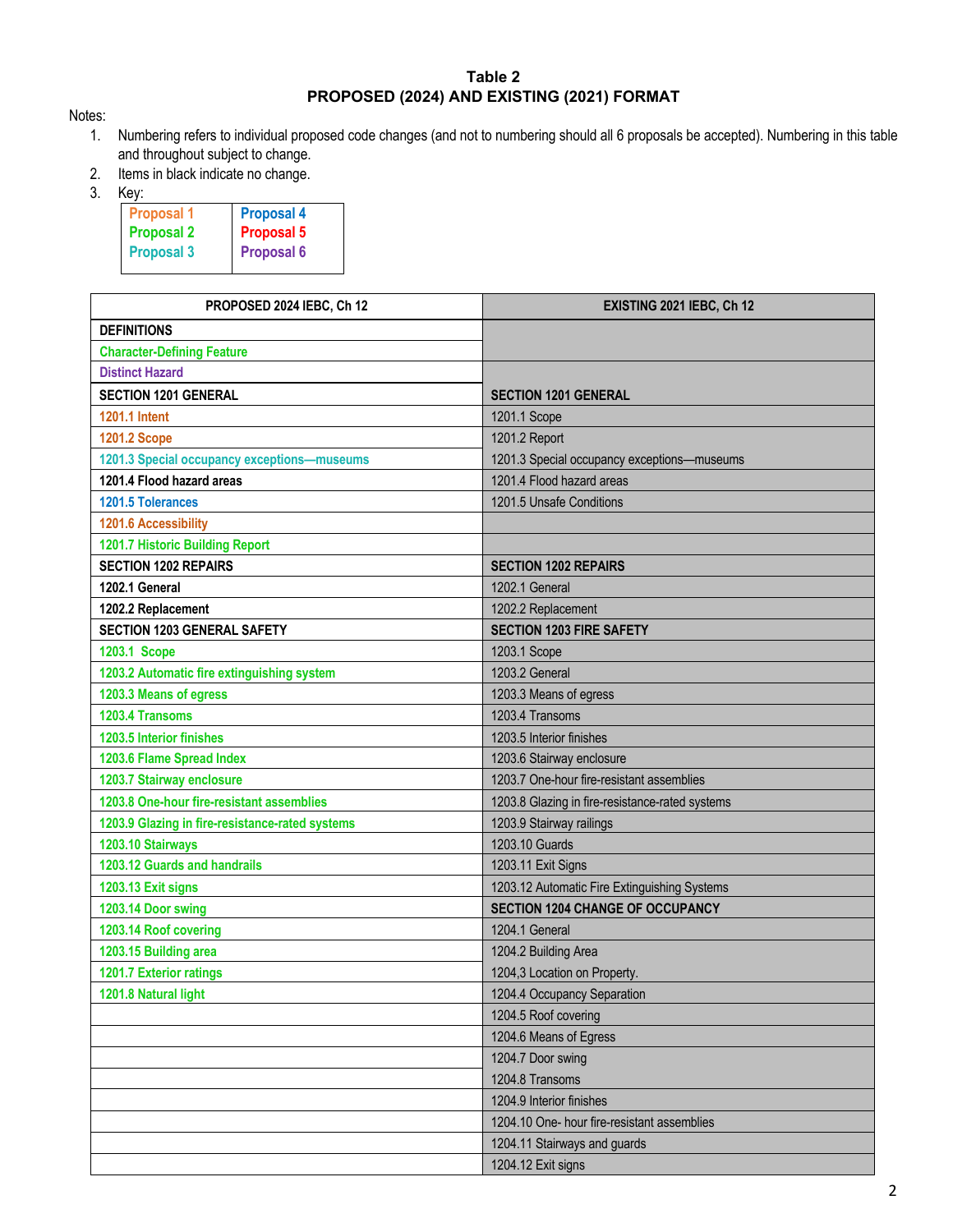| PROPOSED 2024 IEBC, Ch 12                                    | EXISTING 2021 IEBC, Ch 12                |  |
|--------------------------------------------------------------|------------------------------------------|--|
|                                                              | 1204.13 Exit stair live load             |  |
|                                                              | 1204.14 Natural light                    |  |
| <b>SECTION 1205 AUTOMATIC SPRINKLER SYSTEM EQUIVALENCIES</b> |                                          |  |
| 1204.1 General                                               |                                          |  |
| 1204.2 Mixed-use buildings                                   |                                          |  |
| 1204.3 Fire alarm                                            |                                          |  |
| 1204.4 Automatic sprinkler systems                           |                                          |  |
| <b>SECTION 1205 STRUCTURAL</b>                               | <b>SECTION 1205 STRUCTURAL</b>           |  |
| 1205.1 General                                               | 1205.1 General                           |  |
| 1205.2 Dangerous conditions                                  | 1205.2 Dangerous conditions              |  |
| 1205.3 Exit stair live load                                  |                                          |  |
| <b>1205.4 Structural evaluation</b>                          |                                          |  |
| <b>SECTION 1206, RELOCATED BUILDINGS</b>                     | <b>SECTION 1206, RELOCATED BUILDINGS</b> |  |
| 1206.1 Relocated Buildings                                   | 1206.1 Relocated Buildings               |  |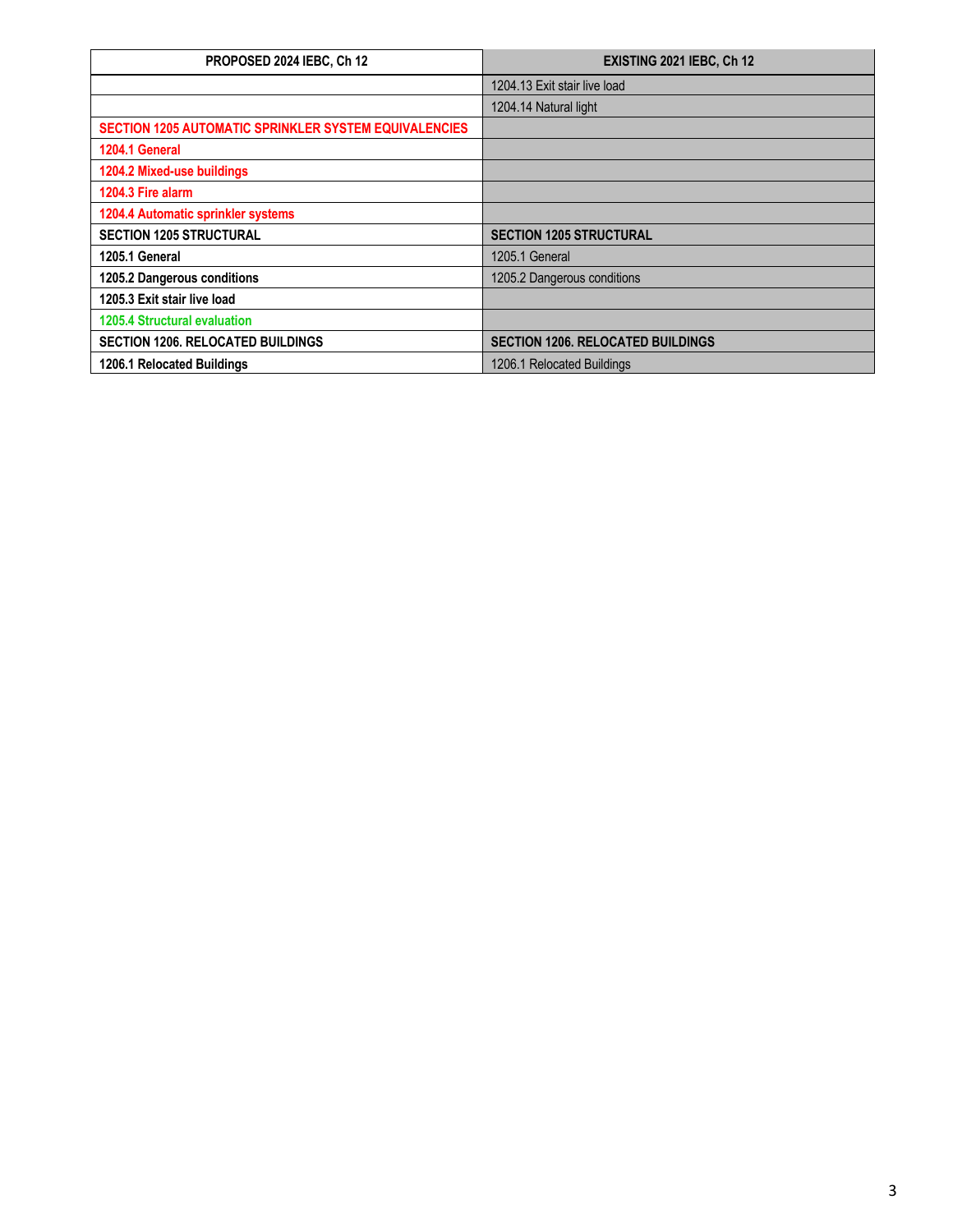## **Table 3 PROPOSED 2024 IEBC, CODE CHANGE AND SOURCE**

| PROPOSED 2024 IEBC, CH 12                                            | <b>DESCRIPTION</b>    | <b>CODE</b><br><b>CHANGE#</b> | <b>SOURCE</b><br>(21 IEBC) |  |  |  |
|----------------------------------------------------------------------|-----------------------|-------------------------------|----------------------------|--|--|--|
| <b>DEFINITIONS</b>                                                   |                       |                               |                            |  |  |  |
| <b>Distinct Hazard</b>                                               | New                   | 6                             |                            |  |  |  |
| <b>Character-Defining Feature</b>                                    | <b>New</b>            | $\overline{2}$                |                            |  |  |  |
| <b>SECTION 1201 GENERAL</b>                                          |                       |                               |                            |  |  |  |
| <b>1201.1 Intent</b>                                                 | <b>New</b>            | $\mathbf{1}$                  |                            |  |  |  |
| <b>1201.2 Scope</b>                                                  | New                   | $\mathbf{1}$                  |                            |  |  |  |
| 1201.3 Special occupancy exceptions-museums                          | Edit                  | 3                             | 1201.3                     |  |  |  |
| 1201.4 Flood hazard areas                                            | <b>NC</b>             |                               |                            |  |  |  |
| 1201.5 Tolerances                                                    | New                   | 4                             |                            |  |  |  |
| 1201.6 Accessibility                                                 | Redirection/no change | $\mathbf{1}$                  |                            |  |  |  |
| 1201.7 Historic Building Report                                      | Edit                  | $\overline{2}$                | 1201.2                     |  |  |  |
| <b>SECTION 1202 REPAIRS</b>                                          |                       |                               |                            |  |  |  |
| 1202.1 General                                                       | <b>NC</b>             |                               |                            |  |  |  |
| 1202.2 Replacement                                                   | <b>NC</b>             |                               |                            |  |  |  |
| <b>SECTION 1203 GENERAL SAFETY</b>                                   | Rename                |                               |                            |  |  |  |
| 1203.1 Scope                                                         | Clarify               | $\overline{2}$                | 1203.1                     |  |  |  |
| 1203.2 Automatic fire extinguishing system                           | Rename/edit           | $\overline{2}$                | 1203.2, 1203.12            |  |  |  |
| 1203.3 Means of egress                                               | Edit/combine          | $\overline{2}$                | 1203.3, 1204.6             |  |  |  |
| 1203.4 Transoms                                                      | Edit/combine/renumber | $\overline{2}$                | 1203.4, 1204.8             |  |  |  |
| 1203.5 Interior finishes                                             | Edit/combine          | $\overline{2}$                | 1203.5                     |  |  |  |
| 1203.6 Flame Spread Index                                            | Edit/combine/renumber | $\overline{c}$                | 1204.9                     |  |  |  |
| 1203.7 Stairway enclosure                                            | Edit/combine/renumber | 2                             | 1204.11                    |  |  |  |
| 1203.8 One-hour fire-resistant assemblies                            | Edit/combine/renumber | $\overline{c}$                | 1203.7, 1204.4, 1204.10    |  |  |  |
| 1203.9 Glazing in fire-resistance-rated systems                      | Edit/combine/renumber | 2                             | 1203.8                     |  |  |  |
| 1203.10 Stairways                                                    | Edit/combine/renumber | $\overline{c}$                | 1204.11                    |  |  |  |
| 1203.12 Guards and handrails                                         | Edit/combine/renumber | $\overline{2}$                | 1203.9, 1203.10            |  |  |  |
| 1203.13 Exit signs                                                   | Edit/combine/renumber | $\overline{\mathbf{c}}$       | 1203.11, 1204.12           |  |  |  |
| 1203.14 Door swing                                                   | Edit/combine/renumber | $\overline{2}$                | 1204.7                     |  |  |  |
| 1203.14 Roof covering                                                | Edit/combine/renumber | $\overline{\mathbf{c}}$       | 1204.5                     |  |  |  |
| 1203.15 Building area                                                | Edit/combine/renumber | 2                             | 1204.2                     |  |  |  |
| 1201.7 Exterior ratings                                              | Relocated             | $\overline{c}$                | 1204.3                     |  |  |  |
| 1201.8 Natural light                                                 | Relocated             | $\overline{c}$                | 1204.14                    |  |  |  |
| SECTION 1204 SMALL BUILDING AUTMOATIC SPRINKLER SYSTEM EQUIVALENCIES |                       |                               |                            |  |  |  |
| 1204.1 Sprinkler system alternatives                                 | New                   | 5                             |                            |  |  |  |
| 1204.2 Group A-2, M or R-2 occupancies                               | <b>New</b>            | 5                             |                            |  |  |  |
| 1204.3 Other than Group A-2, M or R-2 occupancies                    | New                   | 5                             |                            |  |  |  |
| 1204.4 Automatic sprinkler system type                               | <b>New</b>            | 5                             |                            |  |  |  |
| <b>SECTION 1205 STRUCTURAL</b>                                       |                       |                               |                            |  |  |  |
| 1205.1 General                                                       | <b>NC</b>             |                               |                            |  |  |  |
| 1205.2 Dangerous conditions                                          | <b>NC</b>             |                               |                            |  |  |  |
| 1205.3 Exit stair live load                                          | Relocate              | 2                             | 1204.13                    |  |  |  |
| <b>1205.4 Structural evaluation</b>                                  | Relocate              | 2                             | 1201.2                     |  |  |  |
| <b>SECTION 1206. RELOCATED BUILDINGS</b>                             |                       |                               |                            |  |  |  |
| 1206.1 Relocated Buildings                                           | <b>NC</b>             |                               |                            |  |  |  |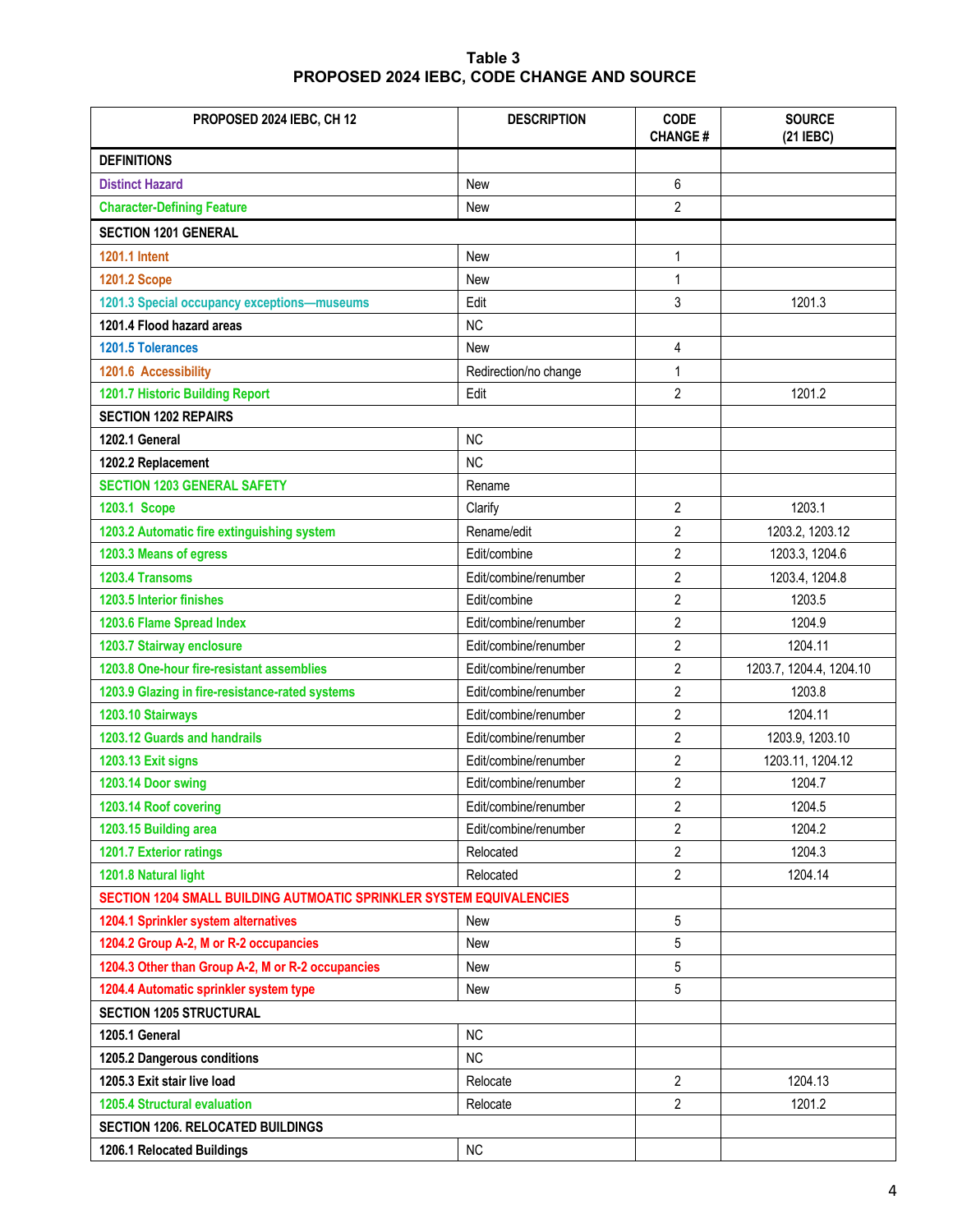#### **Section 4 CHAPTER 12, ALL PROPOSALS ADOPTED**

## **PROPOSED DEFINITIONS (CHAPTER 2)**

**Character-Defining Features. Those visual aspects and physical elements and spaces that comprise the appearance of an historic building and that are significant to the historical, architectural and cultural values, including the overall shape of the historic building or property, its materials, craftsmanship, decorative details, interior spaces and features, as well as the various aspects of its site and environment.** 

**Distinct Hazard. Any clear and evident condition that exists as an immediate danger to the safety of the occupants or public right of way. Conditions that do not meet the requirements of current regular codes and ordinances do not, of themselves, constitute a distinct hazard.** 

#### **SECTION 1201 GENERAL**

**1201.1 Intent. The intent of this chapter is to preserve the integrity and character-defining features of historic buildings while maintaining a reasonable degree of protection of life, health and safety for its occupants.** 

**1201.2 Scope. Historic buildings shall comply with Chapter 3 and the provisions of this chapter for Repair, Alteration, Relocation and Change of Occupancy regardless of compliance path, except as limited by this chapter.** 

**1201.3 Special occupancy exceptions—museums. Where a building in Group R-3 is used for Group A, B or M purposes such as museum tours, exhibits, and other public assembly activities, or for museums less than 3,000 square feet (279 m2) per floor, the occupancy shall be classified as Group B where life safety conditions are approved by the code official in accordance with Section 1201.2. Adequate means of egress in such buildings, which may include a means of maintaining doors in an unlocked position to permit egress, a limit on building occupancy to an occupant load permitted by the means of egress capacity, a limit on occupancy of certain areas or floors, or supervision by a person knowledgeable in the emergency exiting procedures, shall be provided.** 

**1201.4 Flood hazard areas. In flood hazard areas, if all proposed work, including repairs, work required because of a change of occupancy, and alterations, constitutes substantial improvement, then the existing building shall comply with Section 1612 of the International Building Code, or Section R322 of the International Residential Code, as applicable.** 

**Exception: If a historic building will continue to be a historic building after the proposed work is completed, then the proposed work is not considered a substantial improvement. For the purposes of this exception, a historic building is any of the following:** 

- 1. **Listed or preliminarily determined to be eligible for listing in the National Register of Historic Places.**
- 2. **Determined by the Secretary of the U.S. Department of Interior to contribute to the historical significance of a registered historic district or a district preliminarily determined to qualify as a historic district.**
- 3. **Designated as historic under a state or local historic preservation program that is approved by the Department of Interior.**

**1201.5 Tolerances. The code official is authorized to accept a tolerance where there are practical physical impediments to achieving a required dimension or performance rating, or where that compliance would threaten, degrade, or destroy a character-defining feature. The approved solution should be as close as possible to the required dimension or rating. Tolerances shall be documented in the report as required by Section 1201.2.** 

**1201.5 Accessibility. Accessibility of historic structures shall comply with Section 306, as applicable.** 

**1201.6 Historic Building Report. A Historic Building Report shall be prepared by a registered design professional and filed with the code official by a registered design professional where such a report is**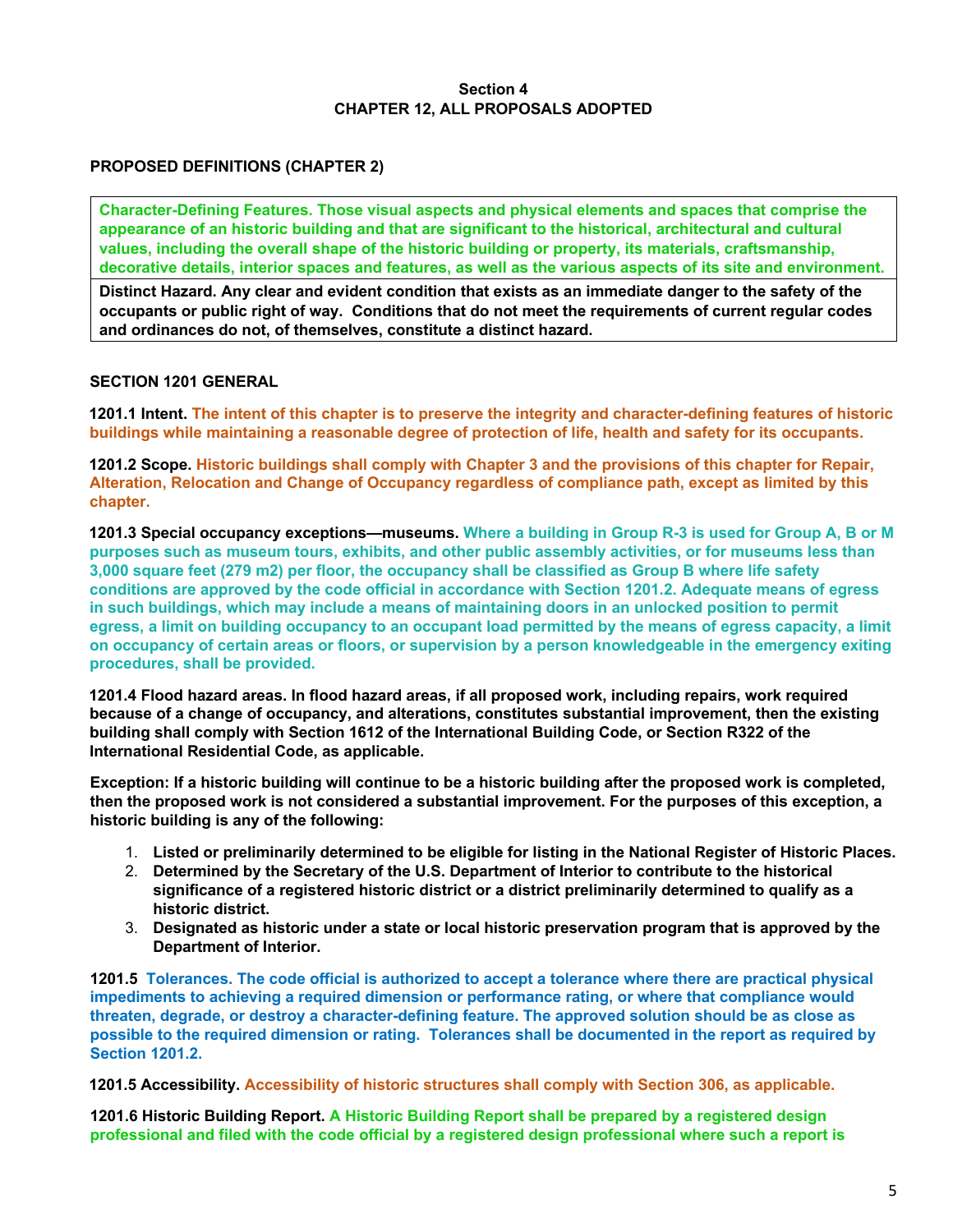**necessary in the opinion of the code official. Such report shall be in accordance with Chapter 1 and shall include the following:** 

- 1. **Documentation that the building meets the definition of historic building.**
- 2. **Identification, description and photograph of provisions of character-defining features able to be preserved using the provisions of this Section.**
- 3. **For each character-defining to be retained using the provisions of this Section, identification of the historic building provision permitting its preservation.**
- 4. **For each character-defining feature where preservation cannot occur using the historic building provisions in this Section, description of how the intent of these provisions will be met. The code official is authorized to accept any reasonably equivalent alternative.**

#### **SECTION 1202 REPAIRS**

**1202.1 General. Repairs to any portion of a historic building or structure shall be permitted with original or like materials and original methods of construction, subject to the provisions of this chapter. Hazardous materials, such as asbestos and lead-based paint, shall not be used where the code for new construction would not permit their use in buildings of similar occupancy, purpose and location.** 

**1202.2 Replacement. Replacement of existing or missing features using original materials shall be permitted. Partial replacement for repairs that match the original in configuration, height, and size shall be permitted. Replacement glazing in hazardous locations shall comply with the safety glazing requirements of Chapter 24 of the International Building Code.** 

**Exception: Glass block walls, louvered windows, and jalousies repaired with like materials.** 

#### **SECTION 1203 GENERAL SAFETY**

**1203.1 Scope. Historic buildings using the prescriptive or work area compliance methods undergoing Alterations, Changes of Occupancy, or Relocation shall comply with Section 1203.** 

**1203.2 Automatic Fire Extinguishing System. Every historic building that does not conform to the construction requirements required by the** *International Building Code* **or this code for the occupancy or use and that constitutes a distinct fire hazard as defined herein shall be provided with an automatic fireextinguishing system or as approved by the code official. However, an automatic fire extinguishing system shall not be used to substitute for, or act as an alternative to, the required number of exits from any facility.** 

**1203.3 Means of egress. Existing door openings and corridor and stairway widths shall be approved, provided that, in the opinion of the code official, there is sufficient width and height for a person to pass through the opening or traverse the means of egress. The capacity of the means of egress shall be adequate for the occupant load, or as approved by operational controls to limit occupancy.** 

**1203.4 Transoms. In corridor walls required by these provisions to be fire-resistance rated, existing transoms in corridors and other fire-resistance-rated walls may be maintained if fixed in the closed position. Buildings with an automatic sprinkler system shall have a sprinkler installed on each side of the transom. In non-sprinklered buildings, transoms shall be protected with fixed wired glass or other approved glazing set in a steel frame and installed on one side of the transom.** 

**1203.5 Interior finishes. Existing character-defining interior finishes shall be accepted.** 

**1203.6 Flame Spread Index. Where interior finish materials are required to comply with the fire test requirements of Section 803.1 of the International Building Code existing nonconforming materials shall be permitted to be surfaced with an approved fire-retardant coating to achieve the required classification. Compliance with this section shall be demonstrated by testing the fire-retardant coating on the same material and achieving the required fire classification. Where the same material is not available, it shall be permitted to test on a similar material.** 

**Exception: Existing nonconforming materials need not be surfaced with an approved fire-retardant coating where the building is equipped throughout with an automatic sprinkler system installed in**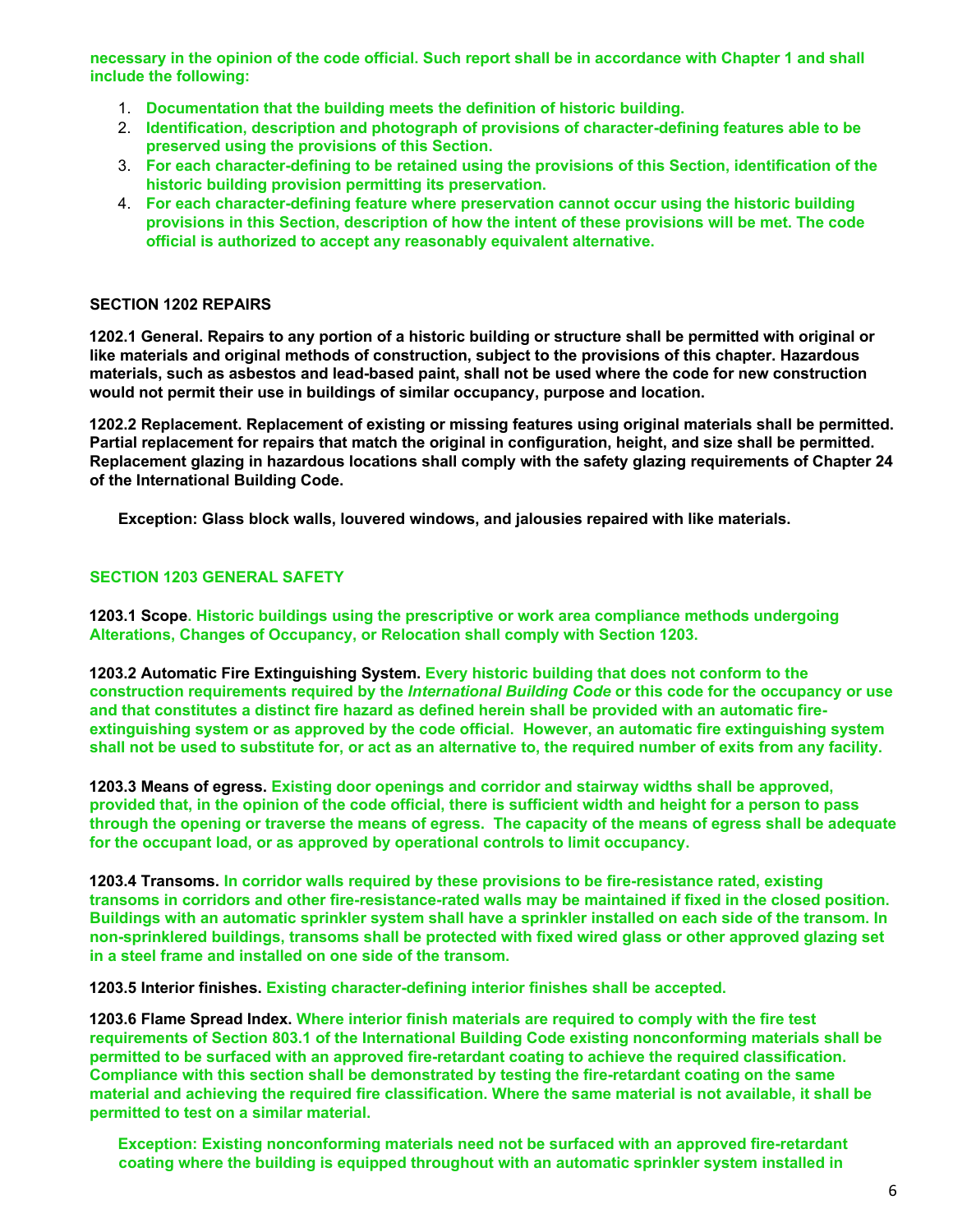**accordance with the International Building Code and the nonconforming materials are character defining features. can be substantiated as being historic in character.** 

**1203.7 Stairway Enclosure. In buildings of three stories or less, exit enclosure construction shall limit the spread of smoke by the use of tight-fitting doors and solid elements. Such elements are not required to have a fire-resistance rating.** 

**1203.8 One-hour fire-resistant assemblies. Where 1-hour fire-resistance-rated construction is required by these provisions, it need not be provided, regardless of construction or occupancy, where the existing wall and ceiling finish is wood lath or metal lath and plaster.** 

**1203.9 Glazing in fire-resistance-rated systems. Character-defining glazing materials are permitted in interior walls required to have a 1-hour fire-resistance rating where the opening is provided with approved smoke seals and the area affected is provided with an automatic sprinkler system. In non-sprinklered buildings, glazing shall be protected with fixed wired glass or other approved glazing set in a steel frame and installed on one side of the glazing.** 

**1203.10 Stairways. Existing stairway geometry and configuration shall be accepted provided they are not structurally dangerous or unsafe.** 

**1203.11 Guards and Handrails. The retention of guards and handrails, including retention of existing heights and spacings of elements, shall be permitted provided the existing guards are identified as characterdefining features and no unsafe conditions are created. Where more than 50% of new materials is required, restored guards and handrails shall meet the structural loading conditions of other codes, as applicable.** 

**Exception. Where an existing stair is replaced with construction of materials, dimensions and aesthetic features documented to match existing, the handrail may be omitted where there is documentation that a handrail did not originally exist, and no unsafe conditions are created.** 

**1203.12 Exit signs. Where exit sign or egress path marking location would damage character defining features, alternative exit signs and locations are permitted with approval of the code official. Alternative signs shall identify the exits and egress path.** 

**1203.13 Door Swing. Where approved by the code official, existing front doors need not swing in the direction of exit travel, provided that other approved exits having sufficient capacity to serve the total occupant load are provided.** 

**1203.14 Roof covering. Regardless of occupancy or use group, roof-covering materials not less than Class C, where tested in accordance with ASTM E108 or UL 790, shall be permitted where a fire-retardant roof covering is required.** 

**1203.15 Building area. The allowable floor area for historic buildings undergoing a change of occupancy shall be permitted to exceed by 20 percent the allowable areas specified in Chapter 5 of the International Building Code.** 

**1203.16 Exterior Ratings. Historic structures undergoing a change of use to a higher-hazard category in accordance with Section 1011.7 may use alternative methods to comply with the fire-resistance and exterior opening protective requirements. Such alternatives shall apply to character-defining features and comply with Section 1201.2.** 

**1203.17 Natural Light. Where it is determined by the code official that compliance with the natural light requirements of Section 1010.1 will lead to loss or damage to character-defining features, the existing level of natural light shall be considered to be acceptable.** 

#### **SECTION 1204 AUTOMATIC SPRINKLER SYSTEM EQUIVALENCIES**

**1204.1 General. The following alternatives shall be permitted in lieu of full compliance with the Prescriptive Compliance Method or Work Area Method when undergoing alterations or a change of occupancy.**

**1204.2 Group A-2, M or R-2 Occupancies. Group A-2, M, or R-2 occupancies can be rehabilitated without an automatic sprinkler system provided the following conditions are met:** 

1. **Building is less than 4 stories in height above grade plane and less than 3000 sqft per floor.**